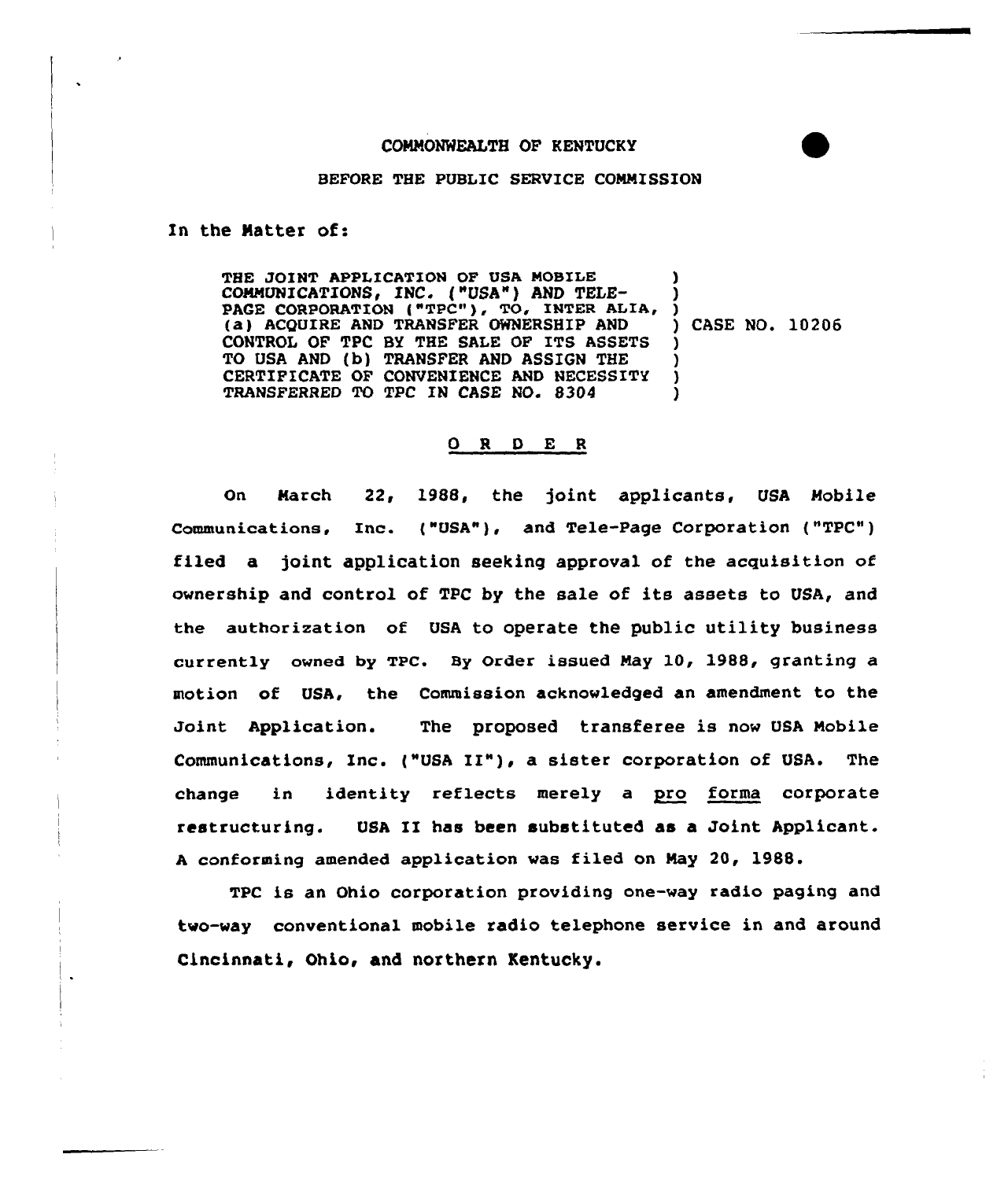USA II is <sup>a</sup> Delaware corporation, authorized to do business in Kentucky. <sup>A</sup> certified copy of the Certificate of Incorporation of USA II was filed on May 13, 1988. <sup>A</sup> certified copy of the Articles of Incorporation of USA, the aforementioned sister corporation of USA II, has been filed in the record of Case Nos.  $10025<sup>1</sup>$  and  $10034<sup>2</sup>$  involving the transfer of other radio common carrier businesses to USA.

Pursuant to an asset purchase agreement,  $3$  TPC desires to sell and USA II desires to purchase the business and assets of TPC identified therein.

USA, the sister corporation of USA II, has previously sought and been granted approval to purchase the assets of other radio paging and mobile communications providers within Kentucky. The managerial, financial and technical fitness of USA has been examined and found to be adequate in such cases. The Commission has granted USA substantially the same relief as is requested by USA II in the current application, with respect to the proposed acquisition of other radio common carriers.

3 Exhibit <sup>A</sup> of the Joint Application.

 $\mathbf{1}$ Joint Application of USA Mobile Communications, Inc., and Johnny L. Wills, d/b/a Kentucky Radio Service, Inc.

 $\mathbf{2}$ The Joint Application of USA Mobile Communications, Inc. ("USA"), Multi-Page, Inc., Commonwealth Telecommunications, Inc., Radio Communications Corporation and Metro Telecommunications of Kentucky, Inc. (Collectively, the "Sellers"), to, Inter Alia, (1) Acquire and Transfer Ownership and Control of the Sellers by the Sale of Their Assets and Business to USA and (2) Transfer and Assign the Certificates of Convenience and Necessity Granted in Case Nos. 8692, 9418, 9837, 8619, 9242, 7090, and 8086.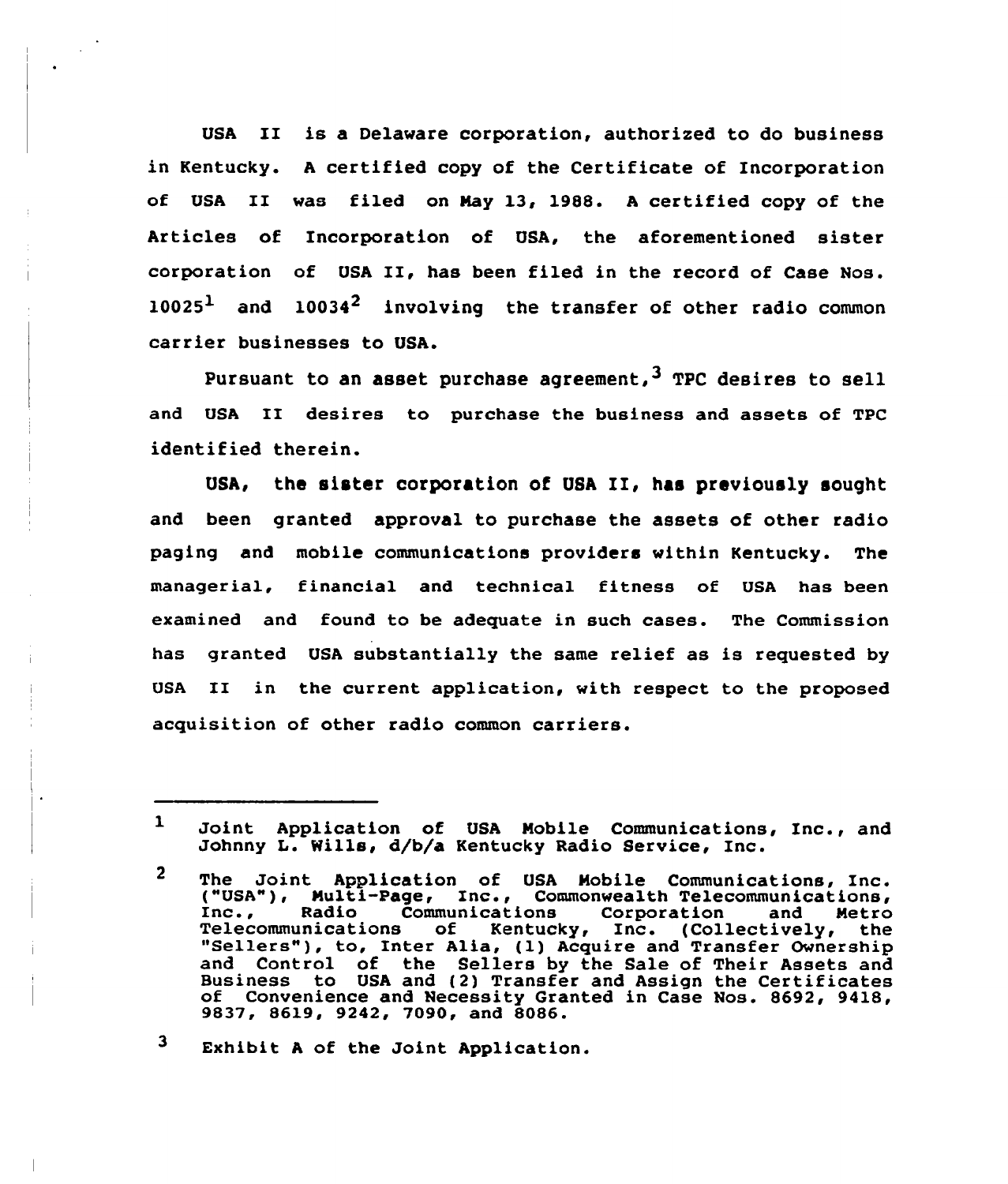The Commission finds that USA II possesses the requisite f Lnancial, managerial and technical abilities to provide reasonable service, as required by KRS 278.020(4).

IT IS THEREFQRE ORDERED that:

 $\frac{1}{4}$ 

1. The joint petition for confidentiality, regarding Exhibit <sup>A</sup> to the Joint Application, filed in accordance with 807 EAR 5:001, Section 7, be and it hereby is granted.

2. The transfer of ownership and control of the utility assets of TPC to USA II be and it hereby is approved.

3. USA II shall be authorized to offer those utility services formerly provided by TPC pursuant to authority granted by this Commission.

4. Within <sup>5</sup> days subsequent to the transfer, TPC and USA II shall file a joint notice setting forth the date of transfer.

5. Nithin <sup>30</sup> days subsequent to the transfer, USA II shall file an adoption notice with the Commission adopting the tariffs, rules and regulations of TPC, pursuant to 807 KAR 5:Oll, Section 11.

6. TPC shall file an annual report for that portion of 1988 in which it operated the system.

7. USA II shall file an annual report for that part of 1988 in which it operates the system.